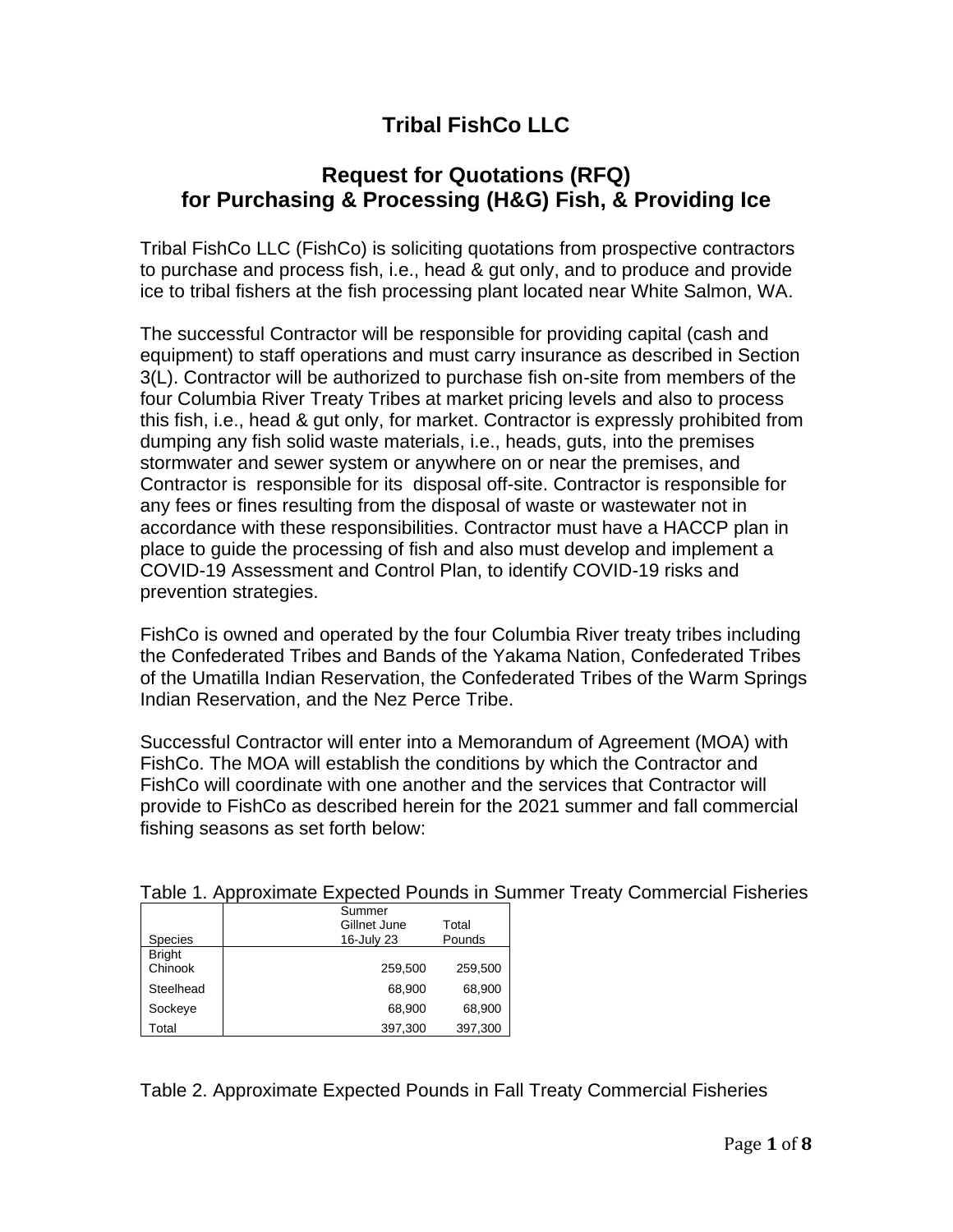| <b>Species</b>                   | Early Fall Aug 1-21<br>Platforms only | <b>Fall Gillnet and Platforms</b><br>Aug 23-October 1 | <b>Total Pounds</b> |
|----------------------------------|---------------------------------------|-------------------------------------------------------|---------------------|
| <b>Bright</b><br>Chinook<br>Tule | 3,800                                 | 1,318,300                                             | 1,322,100           |
| Chinook                          | 4.600                                 | 289,100                                               | 293,700             |
| Coho                             | 500                                   | 353,700                                               | 354,200             |
| Steelhead                        | 4,700                                 | 28,500                                                | 33,200              |
| Total                            | 13,600                                | 1,989,600                                             | 2,003,200           |

Actual harvest will depend on actual run sizes. These estimates based on modeled catches under typical fishing patterns and recent average weights. Not all fishers are expected to need ice from FishCo as some other buyers provide ice.

## **Goal**

To increase the economic benefits of treaty Indian fisheries by offering tribal fishers an alternative wholesale location where they can sell fish and pick up ice.

## **1. Fish Processing Plant Description**

The fish processing plant is located near White Salmon, WA and includes the following components:

- A 80' by 100' rectangular building with water and electricity
- 10 ton/day ice machine
- Walk-in cooler (not available for use during contract period)
- Walk-in freezer (not available for use during contract period)
- Blast freezer (not available for use during contract period)
- Two office areas
- Lunchroom area
- Men's and Women's restrooms with lockers and showers
- Storage area
- Loading dock
- Located on approximately seven fenced acres
- There is no processing equipment on site
- Wastewater treatment system including a sump, sump pumps, wastewater screen, flow meters, and connection to City sewer.

#### **2. Proposal Timeline**

| • Notice available for distribution      | 5/11/21 | Tuesday |
|------------------------------------------|---------|---------|
| • RFP closes at $12 \text{pm}$           | 6/1/21  | Tuesday |
| • RFP review and interview of applicants |         |         |
| completed; Contractor selected           | 6/4/21  | Friday  |
| Contract executed & work commences       | 6/7/21  | Monday  |

FishCo reserves the right to change, amend, modify, suspend, re-advertise, continue or terminate all or any part of the RFP.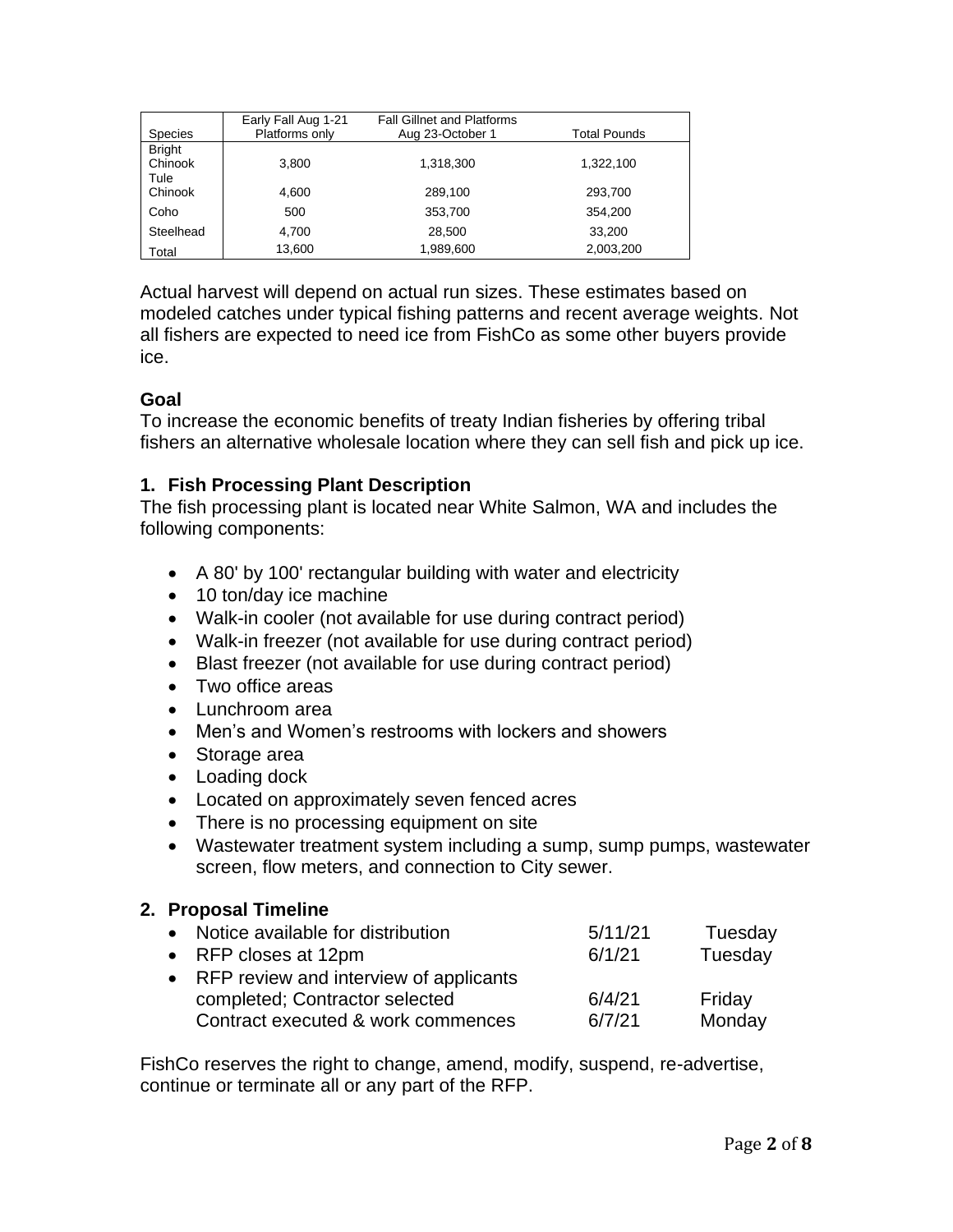## **3. Outline for Request For Quotation (RFQ) Requirements**

To be considered, the following Outline for Request for Quotation (RFQ) Requirements must be addressed in written form (4.A. - 4.O. below) and submitted by the due date. Evaluation criteria shall include, but not be limited to, the applicant's experience in the following areas as addressed in the RFQ submission:

- A. Name of firm.
	- i. Name, address, and telephone number of key contact.
	- ii. Ownership structure of firm(s).
	- iii. Brief biographies of individuals to be assigned.
	- iv. Business focus.
		- 1. What is the primary focus of your firm? Is your firm affiliated with any organization(s) doing business with any federally recognized tribes? If yes, describe the relationships in full.
		- 2. How many full-time staff are employed by your firm?

In addition, please describe:

- A. Background and knowledge of the Northwest salmon fishing industry and experience in the purchasing, processing, marketing and distribution of all salmon species;
- B. Experience working with Tribes and/or Tribal entities for a common goal or purpose;
- C. Financial capacity to purchase up to 500,000 pounds of salmon at market pricing levels;
- D. Ability to access equipment necessary to perform operations being contemplated to receive, process, box, ice and ship fish;
- E. Demonstrated experience in the operation of an ice machine. Contractor is financially responsible for operator error related issues in the operation of the ice machine;
- F. Experience in the development and implementation of Hazard Analysis Critical Control Point (HACCP) compliant plans for receiving, handling processing, and transporting fish and the production of ice. Please include draft HACCP plans and describe best manufacturing practices for the purchasing and processing of fish and for the production and distribution of ice;
- G. Contractor is responsible for conducting and developing a **COVID-19 Assessment and Control Plan**, to identify COVID-19 risks and prevention strategies. Contractor should consider the appropriate role for testing and workplace contact tracing (identifying person-to-person spread) of COVID-19 positive workers in a worksite risk assessment, following available CDC guidance. Please see the following link: [https://www.cdc.gov/coronavirus/2019-ncov/community/guidance-seafood](https://www.cdc.gov/coronavirus/2019-ncov/community/guidance-seafood-processing.html?utm_campaign=FoodCOVID_Seafood_06252020&utm_medium=email&utm_source=Eloqua)[processing.html?utm\\_campaign=FoodCOVID\\_Seafood\\_06252020&utm\\_](https://www.cdc.gov/coronavirus/2019-ncov/community/guidance-seafood-processing.html?utm_campaign=FoodCOVID_Seafood_06252020&utm_medium=email&utm_source=Eloqua) [medium=email&utm\\_source=Eloqua](https://www.cdc.gov/coronavirus/2019-ncov/community/guidance-seafood-processing.html?utm_campaign=FoodCOVID_Seafood_06252020&utm_medium=email&utm_source=Eloqua)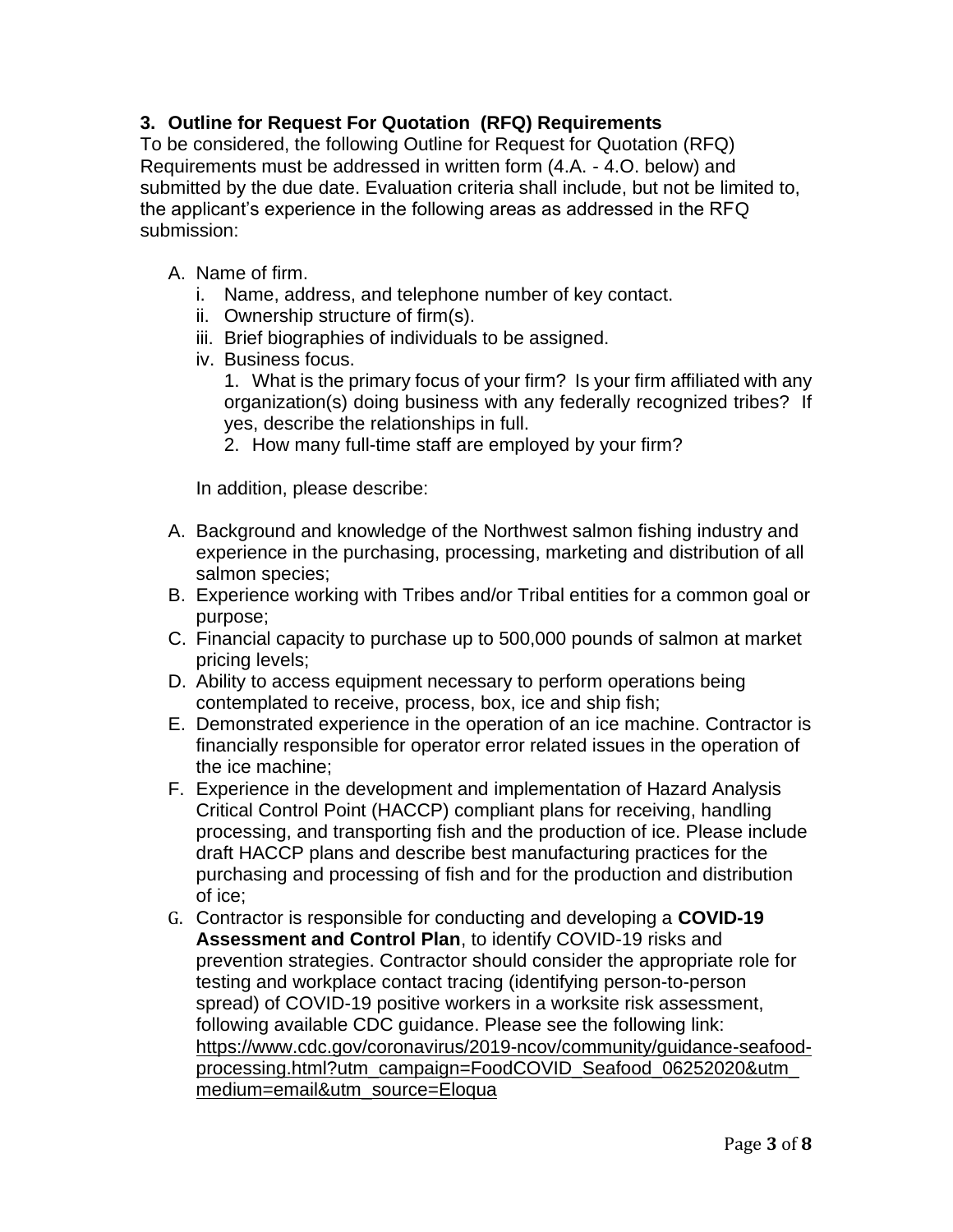- a. Contractor must provide the **COVID-19 Assessment and Control Plan** to Tribal FishCo LLC, prior to any work, or operations, commencing on-site.
- H. Safety plan for workers at the plant;
- I. Plan to address solid waste disposal off-site.
- J. Contractor will need to operate the plant in compliance with the Best Management Practices Plan provided by Tribal FishCo LLC, and comply with the Quality Assurance Project Plan (QAPP) for the wastewater discharged to the City sewer.
- K. Proposed lease amounts to be paid to FishCo for use of the fish plant and for providing these services to tribal fishers (i.e., providing ice; purchasing fish; processing fish). If Contractor is proposing to sell ice to tribal fishers, please indicate how these revenues impact the proposed lease amounts paid to FishCo. Contractor must indicate amount paid per pound to FishCo for fish purchased on-site at opening and during the season. Contractor is responsible for reimbursing FishCo for all utility use, i.e., water, electricity, monthly sewer charges, and phone;
- L. Ability to procure insurance coverage and a Certificate of Insurance naming Tribal FishCo LLC as Additionally Insured with the following limits provided:
	- a. Commercial General Liability with \$1,000,000 coverage each occurrence, with \$2,000,000 general aggregate;
	- b. Automobile Liability insurance commensurate with state vehicle insurance requirements;
	- c. Workers Compensation of \$1,000,000 each accident, with a minimum \$2,000,000 policy limit;
	- d. \$5,000,000 Umbrella Liability Policy;
	- e. The Certificate of Insurance must be provided naming Tribal FishCo LLC as additionally insured, prior to plant access and any operations beginning.
- M. Financial capacity to provide up to a \$10,000 surety bond, as a partial payment to FishCo for fish purchases, ice disbursements and for the reimbursement of utilities to FishCo, depending upon the applicant's past history. At the end of the contract period, the deposit will be applied against any amount owed by Contractor to FishCo pursuant to the MOA. Any remaining deposit funds will be returned to Contractor. Contractor's total obligations to FishCo may exceed the amount of the deposit, and all amounts owed to FishCo will be due and payable upon termination of the MOA.
- N. Ability and experience to coordinate a program to purchase and custom process fish into product forms for tribal fishers or to purchase and process fish into product forms to support local communities.
- O. Any other information that would be helpful in the evaluation of your firm's ability to meet the criteria for experience as set forth under the Proposal Requirements.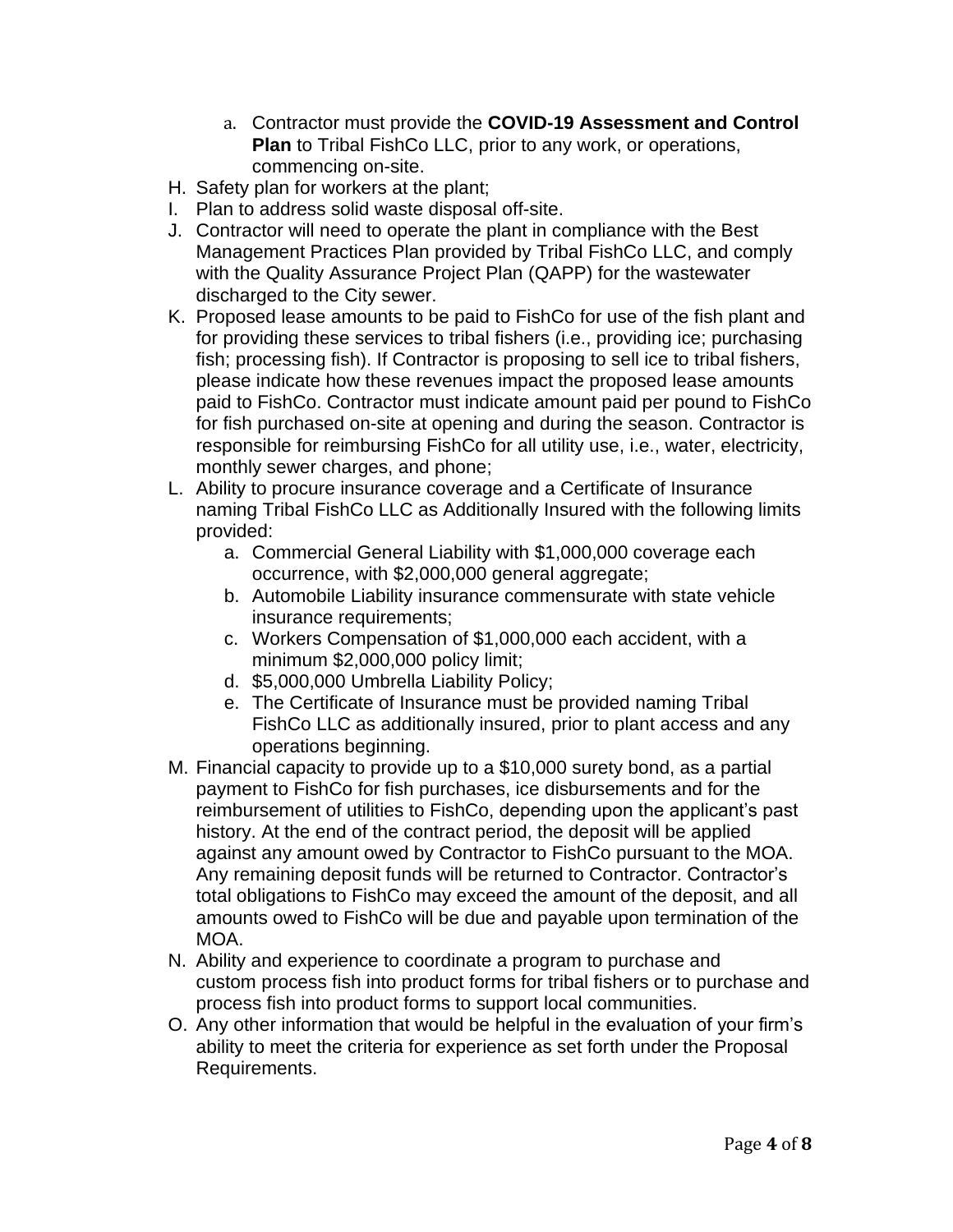## **4. Contractor's Scope of Work**

- A. This Scope of Work applies to the Memorandum of Agreement between Tribal FishCo LLC (hereinafter "Tribal FishCo") and (hereinafter "Contractor") beginning on \_\_\_\_\_\_\_\_(August, or sooner) \_\_\_, 2021 and ending the week of October 31, 2021.
- B. The Contractor is responsible for the following:
	- 1. Producing ice and making it available for tribal fishers Mondays through Thursdays from 9am to 5pm, and Fridays from 9am to noon, or other agreed upon schedule. Tribal fishers shall not be required to sell fish to the Contractor in order to receive (or purchase) ice.
	- 2. Providing all staffing and coordination necessary to produce and provide (sell) ice, and to purchase and process fish.
	- 3. Providing ice to tribal fishers of the four treaty tribes, regardless of whether they sell fish to the Contractor. Contractor shall record all ice transactions (i.e., ice disbursements to treaty tribe members; amounts provided; date and time of disbursement; any payments made) with all information provided to FishCo at the end of the contract period.
	- 4. Paying Tribal FishCo in accordance with the MOA. This includes accounting for all ice transactions through an at least monthly summary of disbursements. If ice is sold, each tribal fisher will get a receipt, which will be accounted for in the summary document provided to FishCo at the end of the contract.
	- 5. Using, retaining and paying for limited ice for Contractor's own use, as provided in the MOA.
	- 6. Complying with Tribal FishCo's policies, rules and regulations, which are subject to change with notice (per Board decision), as determined by Tribal FishCo.
	- 7. Complying with all applicable federal, state, local and tribal statutes, regulations and policies and procedures that control or affect any action that might be necessary or taken under the MOA, including but not limited to such laws governing or related to the environment. Contractor will immediately notify Tribal FishCo in writing by email if Contractor has reason to believe that it is not in compliance with any such laws and provide a solution, or action plan for bringing the operation into compliance. Contractor may recommend mitigation measures in the event that the operation is unable to come into compliance.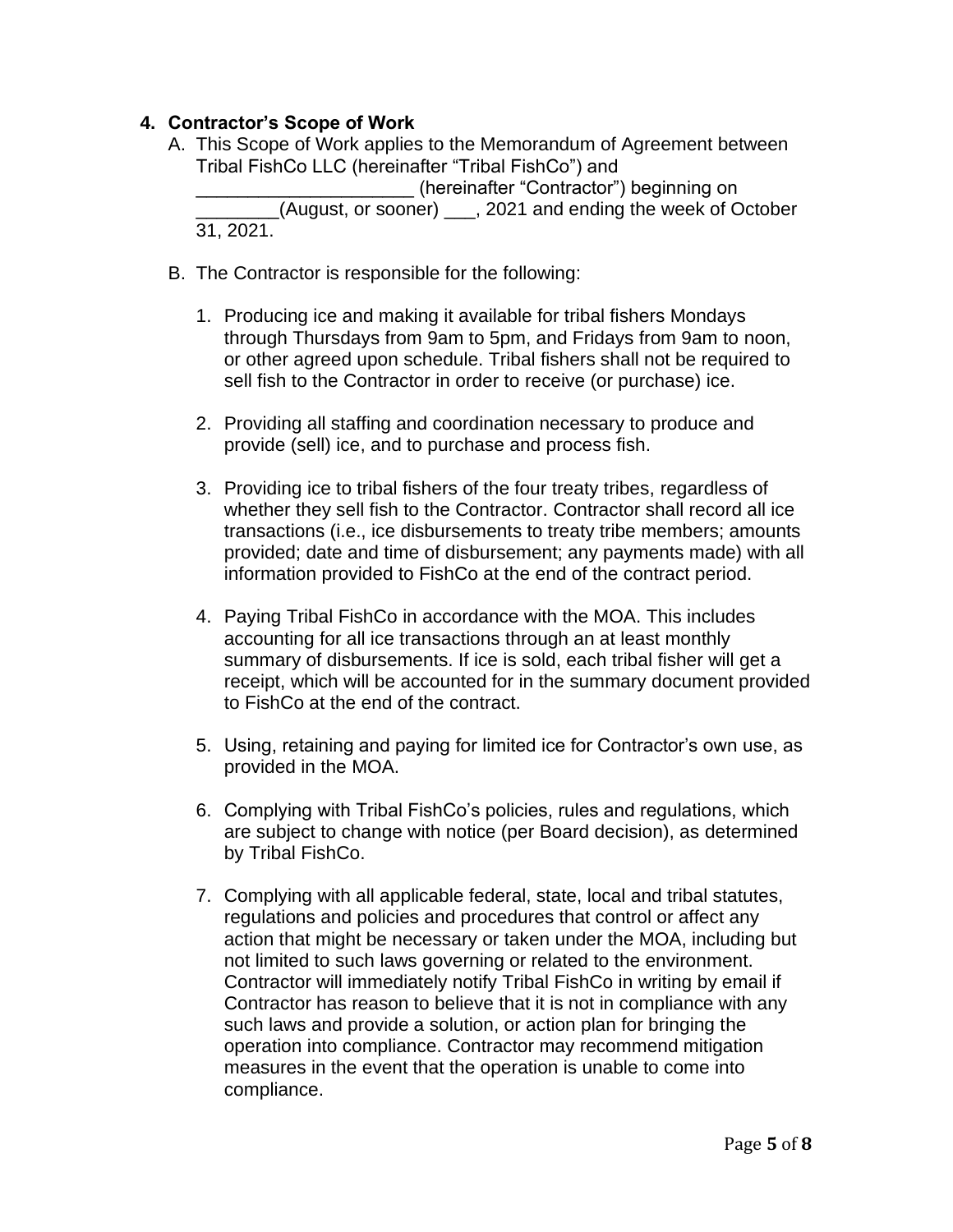- 8. Conducting operations in a safe and prudent manner. All employees need to be trained on safety issues relating to their respective positions, e.g., ice production, fish handling, processing, packaging, including Hazard Analysis Critical Control Point (HACCP) compliance.
	- a. Implementing the **COVID-19 Assessment and Control Plan**, to identify COVID-19 risks and prevention strategies. Contractor should consider the appropriate role for testing and workplace contact tracing (identifying person-to-person spread) of COVID-19 positive workers in a worksite risk assessment, following available CDC guidance. Distinctive factors that affect worker's risk for exposure to SARS-Cov-2 in seafood processing sites including distance between workers; duration of contact; and type of contact.
- 9. Covering all costs associated with ice production, fish buying or processing operations, including but not limited to the following:
	- a. Contractor's employee wages and associated costs (e.g., L&I and other payroll costs, travel, per diem, housing, workers compensation, etc.);
	- b. All equipment costs, including set-up, tear-down, clean up (see Sections 5(B)(10) and 5(B)(12), below), transportation to and from the site.
- 10.Leaving the premises in similar, or as good condition, compared to its existence prior to the commencement of the MOA. Contractor and Tribal FishCo representative will review the premises prior to the start of ice production or fish purchasing and document any issues associated with the condition of the plant or equipment. Contractor is financially responsible and liable for returning the premises and facilities to their original condition as documented during the site inspection (other than normal wear and tear, acts of God, and natural disasters), and to furnish all required labor, parts, replacements, and repairs in a timely fashion.
- 11.Restricting access to the plant to necessary personnel and maintaining an entry log, for insurance liability purposes and as part of the **COVID-19 Assessment and Control Plan**.
- 12.Contractor is responsible and financially liable for any and all cleanup or repairs necessary. "Clean-up" means that Contractor maintains the premises in the same conditions as described in Section 5(B) (10), above. If FishCo determines such cleanup or any repairs are required and chooses to undertake such cleanup or repairs itself, Contractor agrees to reimburse FishCo those expenses in a timely manner.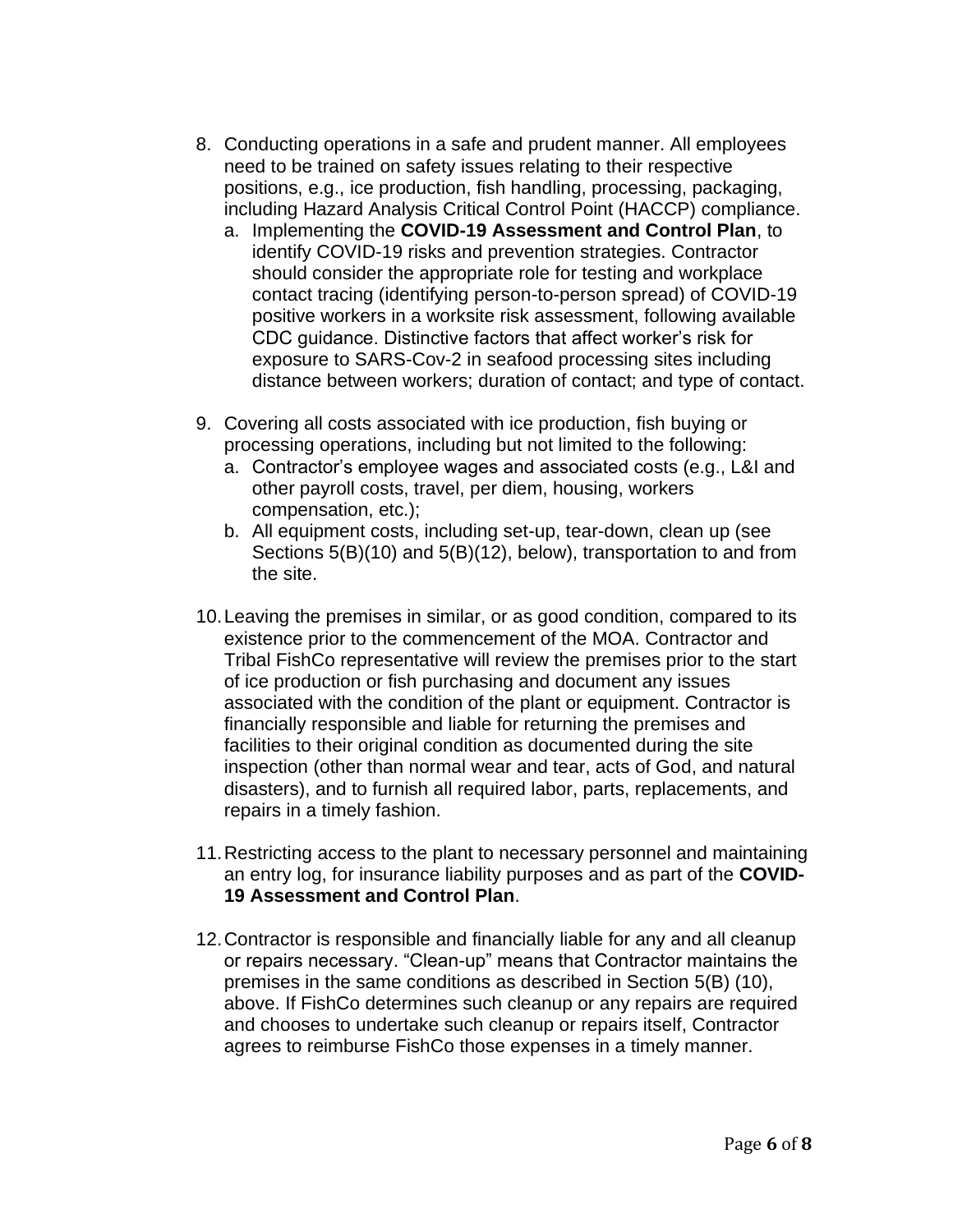- 13.Returning the key providing access to the fish processing facility at the end of the MOA or at any time as requested by Tribal FishCo.
- C. Contractor is authorized by Tribal FishCo to undertake fish buying from tribal fishers on the processing facility property and to process these fish, i.e., head and gut only. Contractor shall pay FishCo the same price as paid to the tribal fishers for fish purchased off-site, or transferred from another location and brought onto the premises (e.g., for off-loading or any other purpose).

Contractor is expressly prohibited from dumping any fish waste materials into the sewer system, or on the premises, as this solid waste must be hauled off-site. Wastewater from processing, dumping ice out of fish totes and washing totes outside of the building is prohibited. Contractor shall be financially responsible and liable for any such unauthorized discharges into the sewer system or on the premises. Contractor is responsible for hauling and disposal of any such waste off-site.

An Amendment to the contract may add Contractor's duties to include assistance in a program to purchase and custom process fish into product forms to be distributed to local communities. Contractor and FishCo will agree on the size of the program (pounds purchased); product forms and costs of processing, transportation, other relevant costs, and processors used for developing product forms, prior to implementation. If an Amendment is enacted, Contractor would be paid for fish purchased under this program and also for all custom processing costs.

- D. Contractor understands and agrees to the following pertaining to service calls and emergencies:
	- 1. Contractor will be present during the ice machine's initial start-up by service personnel to ensure an understanding on how to start (turn-on) and stop (turn-off) the ice machine and to ask any questions on its operation.
	- 2. Tribal FishCo can enter the premises at any time. Contractor will cooperate in making the facility available for needed servicing or for other repairs, so they can be completed as quickly as possible.
	- 3. All other service calls, such as, but not limited to, the replacement of equipment (*e.g*., ice machine, electrical, water) must be authorized by the Tribal FishCo Board *before* the service call is made. If Contractor makes a service call without prior authority from the Tribal FishCo Board to do so, Contractor shall be liable for the service call expenses.